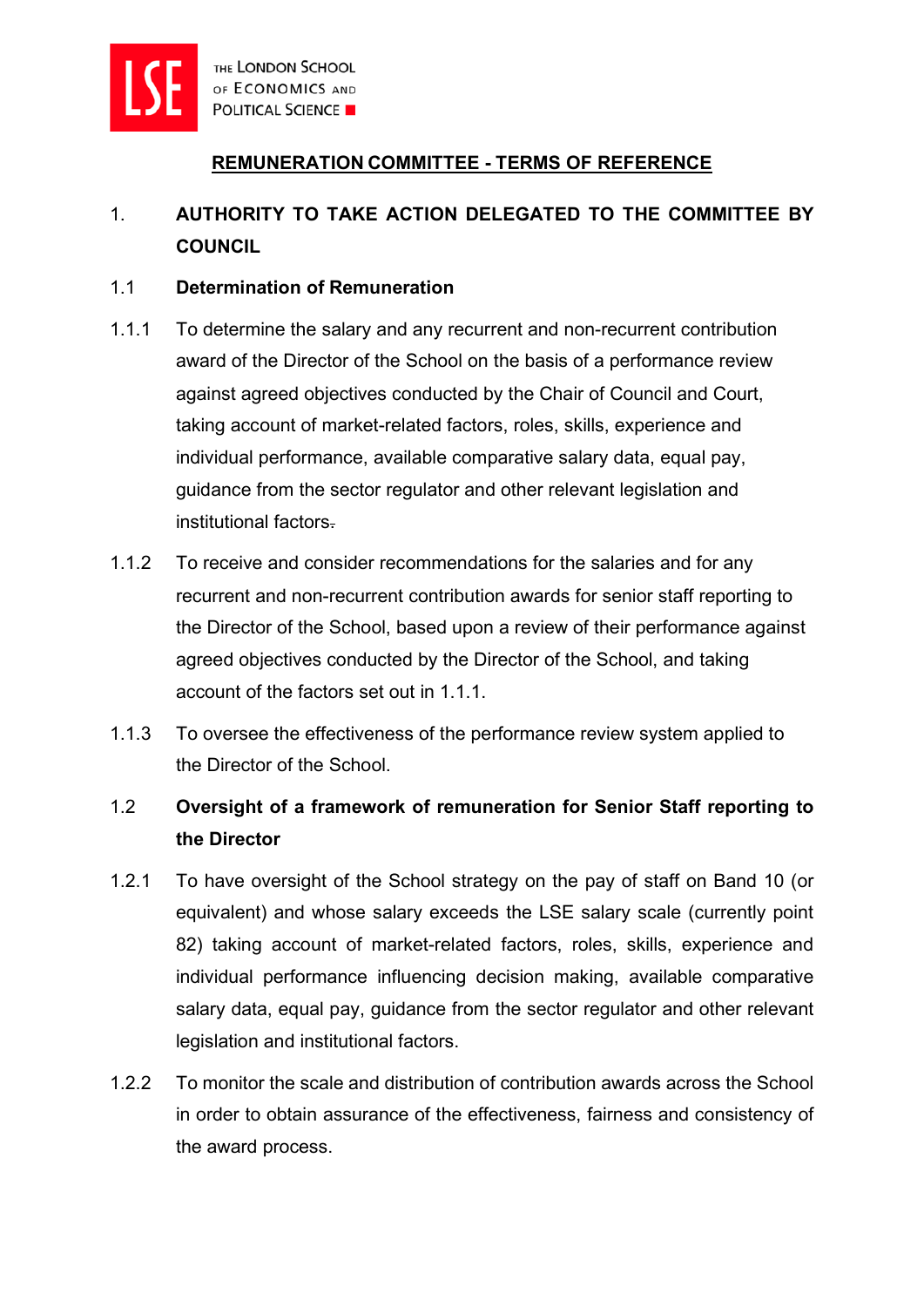- 1.2.3 To monitor the School's salary supplementation policy and its application in attracting and retaining staff.
- 1.2.4 To monitor the remuneration frameworks for academic and professional services staff and their application for contribution-related non-recurrent and recurrent awards on the recommendation of the Academic Staff Reward Committee and Professional Services Staff Contribution Group respectively.

## 1.3 **Monitoring of remuneration for the Director and all Senior Staff reporting to the Director**

- 1.3.1 To monitor and keep under review on behalf of the School, a range of appropriate pay multiples.
- 1.3.2 To provide a rationale for any changes in the pay multiples and set the context for these pay multiples where relevant.
- 1.3.3 To monitor and oversee matters concerning the equal pay of staff in relation to issues of diversity.

## 1.4 **To oversee the effectiveness of the performance review system applied to the Director of the School and to Senior Staff reporting to the Director**

- 1.4.1 To be clear how School performance is measured, and to confirm what performance measures are to be adopted and ensure these are appropriately factored into individual recurrent and non-recurrent contribution award assessments.
- 1.4.2 To review and report to the Council annually the total annual remuneration for the Director, with year-on-year comparator data.

### 1.5 **Severance Payments**

- 1.5.1 To ensure that contracts agreed with the Director of the School and Senior Staff reporting to the Director are fair, reasonable and justifiable and do not expose the School to significant potential liabilities, for example by having excessive notice periods.
- 1.5.2 To monitor and review severance arrangements applying in the event of any required or unplanned early termination of the employment of the Director or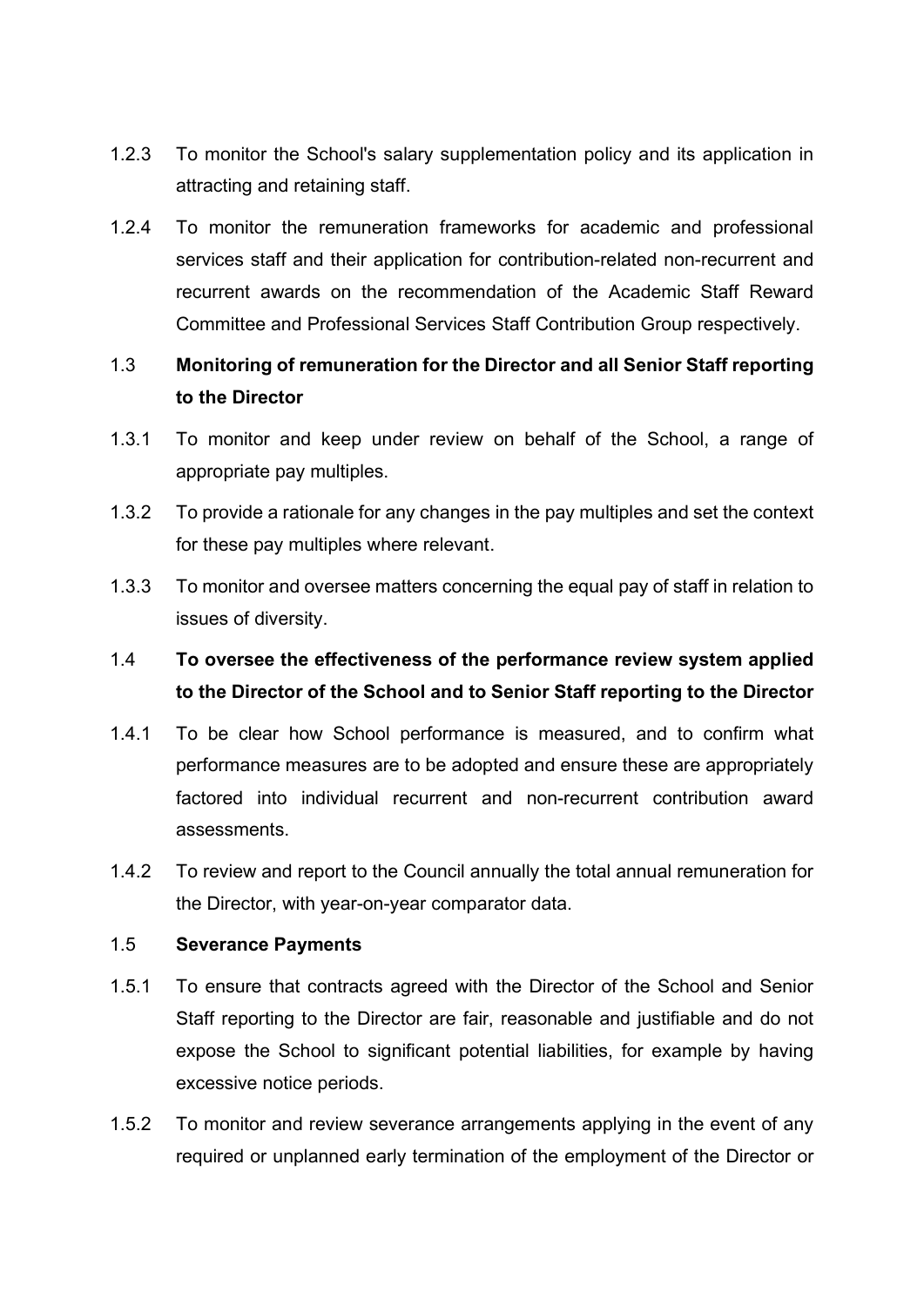of Senior Staff reporting to the Director, to ensure that any severance payments are reasonable and are capable of being justified.

## 1.6 **Rationale for retaining income generated by an individual from external bodies in a personal capacity**

- 1.6.1 To review the School's policy on individual retention of income from external bodies in a personal capacity.
- 1.6.2 To consider any external earnings of the Director and senior staff reporting to the Director, which fall outside the School's policy, to determine what may be retained.

#### 1.7 **Expenses**

1.7.1 To approve the Expenses Policy and receive details of the annual expenditure on expenses by the Director and senior staff reporting to the Director, for inclusion in the annual report to the Council.

# 2. **ARRANGEMENTS FOR THE COMMITTEE REPORT TO THE COUNCIL ON THE EXERCISE OF ITS DELEGATED AUTHORITY**

- 2.1 To submit a report to the Council on its deliberations and recommendations following each of its scheduled meetings.
- 2.2 To submit an annual assurance report to the Council to demonstrate the effective discharge of its obligations during the preceding year.

## 3. **ARRANGEMENTS FOR THE PERFORMANCE OF DELEGATED FUNCTIONS, DUTIES AND RESPONSIBILITIES**

- 3.1 The Committee may establish and appoint members to such sub-committees as Council agrees it may establish and may delegate such responsibilities to such sub-committees as it considers appropriate within the terms of its own delegated authority from the Council.
- 3.2 The Committee may take legal or other professional advice.
- 3.3 The Committee may refer matters to other committees of the Council including requests to the Audit Committee to authorise an Internal Audit of any matter referring to pay or remuneration.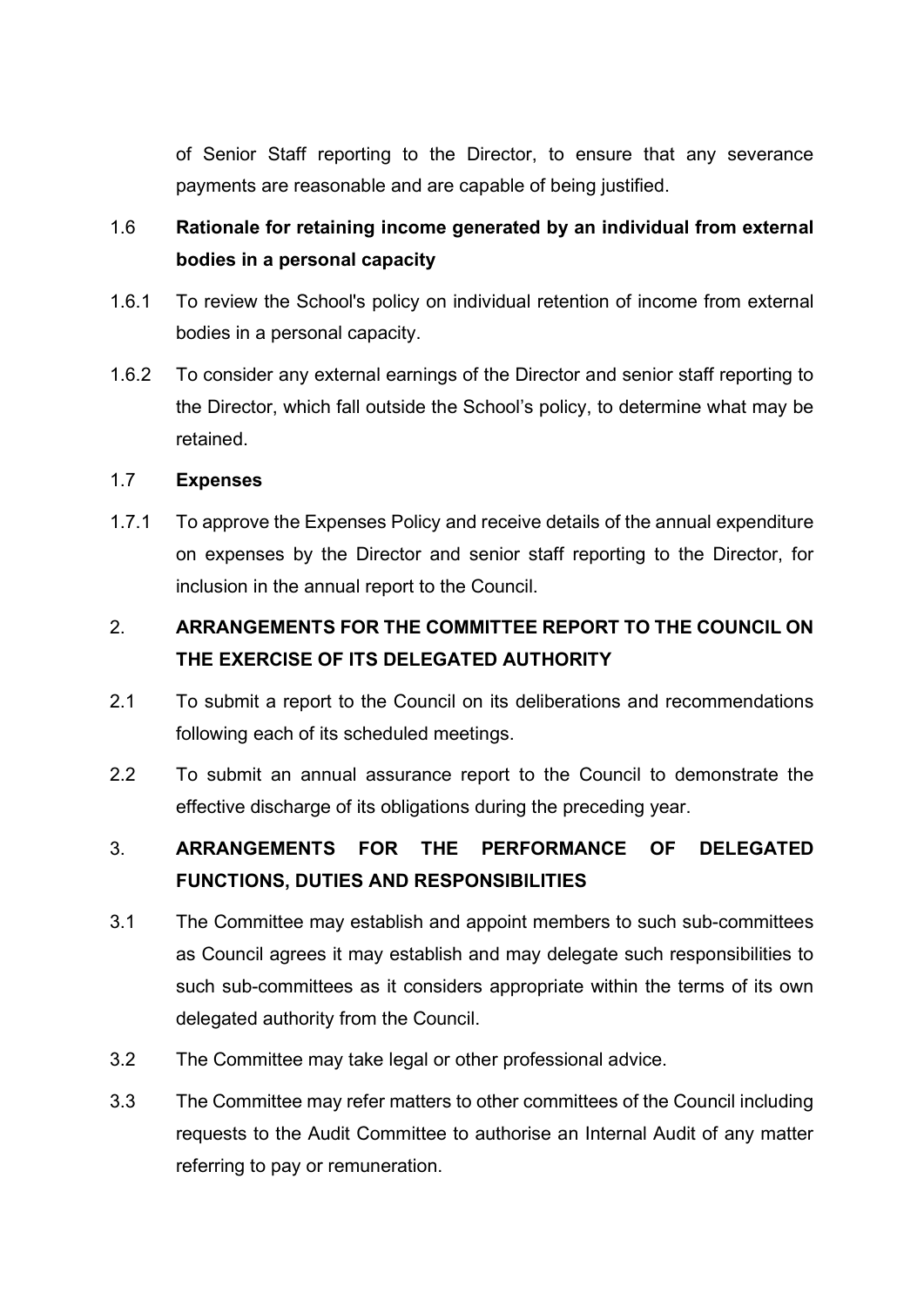- 3.4 The Committee shall be subject to external verification of its effectiveness, expertise and independence at least every four years.
- 3.5 Meetings of the Committee may be held in person or conducted by telephone or by video-conferencing as appropriate.
- 3.6 Decisions of the Committee may be taken either at meetings or by unanimous written resolution whether in the form of paper-based correspondence or email. Copies of written resolutions of the Committee and of related correspondence including email consents shall be retained by the Secretary to the Committee.
- 3.7 Any officer in attendance at meetings of the Committee shall withdraw from the meeting during any discussions which involve the determination of any aspect of their personal salary or remuneration or other terms and conditions.

#### **Committee membership composition**

- Independent Council Member (Chair)
- Chair of Council
- Chair of Finance & Estates Committee
- Two External Members

### **Meeting attendees**

- **Director**
- **Pro Director Faculty Development**
- Director of Human Resources
- School Secretary

(Other individuals may be invited to attend the meetings as business requires)

### **Quorum**

At least half of the appointed membership (i.e. of those in post) with a minimum of two Independent Council members.

### **Frequency of meetings**